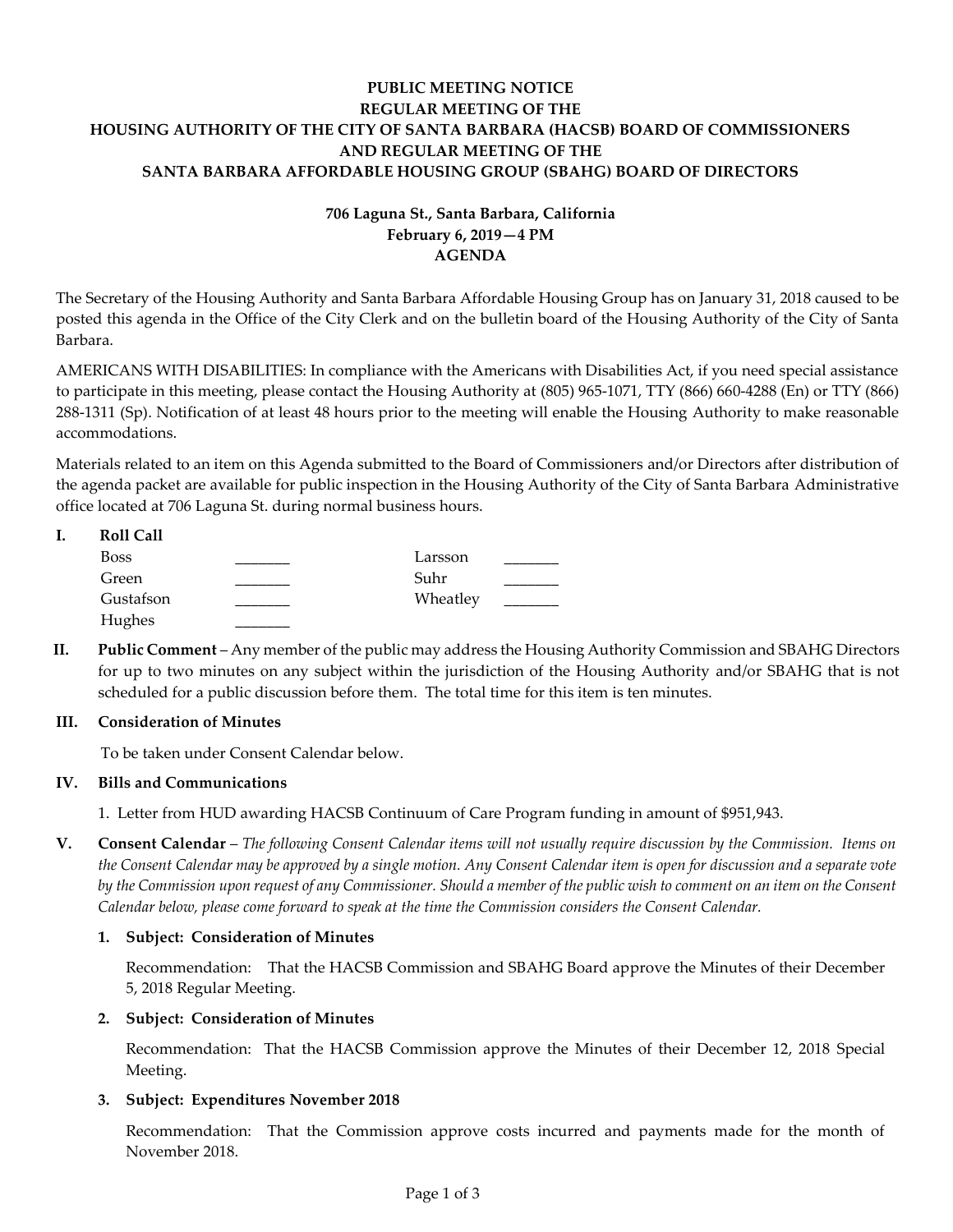#### **4. Subject: Expenditures December 2018**

[Recommendation: That the Commission approve costs incurred and payments made for the month of](https://hacsb.org/download/meetings_2019/items/02_february/Item-V.4.pdf)  December 2018.

#### **VI. Report of Executive Director**

#### **1. Subject: Introduction of Community Partner**

Recommendation: That the Commission receive an introduction of a CEO, executive director, or top manager of one of our community partners. Rolf Geyling, President of Santa Barbara Rescue Mission, will be present for introduction to the Commission and discussion of Rescue Mission's programs.

#### **2. Subject: 2019 NAHRO Legislative Conference**

Recommendation: That the Commission authorize Rob Fredericks, up to two additional staff members, and [one or two Commissioners, to attend the National Association of Housing and Redevelopment Officials](https://hacsb.org/download/meetings_2019/items/02_february/Item-VI.2.pdf)  (NAHRO) 2019 Legislative Conference to be held in Arlington, VA, (just outside Washington, D.C.) April 7 to April 9, 2019.

#### **3. Subject: Update on Federal Government Shutdown**

[Recommendation: That the Commission receive a report on the effects of the Federal government shutdown](https://hacsb.org/download/meetings_2019/items/02_february/Item-VI.3.pdf)  on the Housing and Urban Development Department and the Authority's programs.

#### **4. Subject: Housing Authority Owned/Managed Unit Turnover**

[Recommendation: That the Commission receive a follow up report on the Housing Authority's draft 5 year](https://hacsb.org/download/meetings_2019/items/02_february/Item-VI.4.pdf)  Action Plan regarding preserving and expanding the Authority's affordable housing programs through recycling family tenancies.

#### **5. Subject: Summary of 2018 Section 8 Housing Choice Voucher Program**

[Recommendation: That the Commission receive a report on the Section 8 Housing Choice Voucher program](https://hacsb.org/download/meetings_2019/items/02_february/Item-VI.5.pdf)  for calendar year 2018.

# **VII. Treasurer's Report** – None

# **VIII. Committee Reports** – None

# **IX. Unfinished Business** – None

# **X. New Business**

# **1. Subject: Revision of the Fiscal Policy Regarding Job Orders and Ratification of 11 Job Orders**

Recommendation: That the Commission: (1) adopt a resolution approving revisions to Section 6.3, Fiscal Policy, of the Housing Authority's Manual of Policies and Procedures; and (2) ratify 11 Job Orders between the dates [of January 29, 2014 and December 31, 2018 which were inadvertently approved despite being larger than](https://hacsb.org/download/meetings_2019/items/02_february/Item-X.1.pdf)  permitted by the existing policy.

# **[2. Subject: Final Approval and Adoption of Resolution for a Loan for up to \\$1,500,000 on Real Property Located](https://hacsb.org/download/meetings_2019/items/02_february/Item-X.2.pdf)  at 601 East Montecito Street**

Recommendation: That the Commission: (1) authorize the Executive Director or his Designee to take all actions and execute all documents that may be necessary for the issuance of a loan of up to \$1,500,000 to the local nonprofit organization, La Casa de la Raza, that will be secured by the real property located at 601 East Montecito Street with plans to develop a future affordable housing project; (2) adopt a resolution approving the referenced loan and related actions; (3) determine that the financing and later acquisition of the subject property is exempt from the California Environmental Quality Act (CEQA) and that the Authority's Executive Director is directed to file a Notice of Exemption from the California Environmental Quality Act (CEQA) with the Santa Barbara County Clerk; and (4) appropriate funding for the mortgage loan from Non-HUD program reserves.

#### **XI. Closed Session** – None